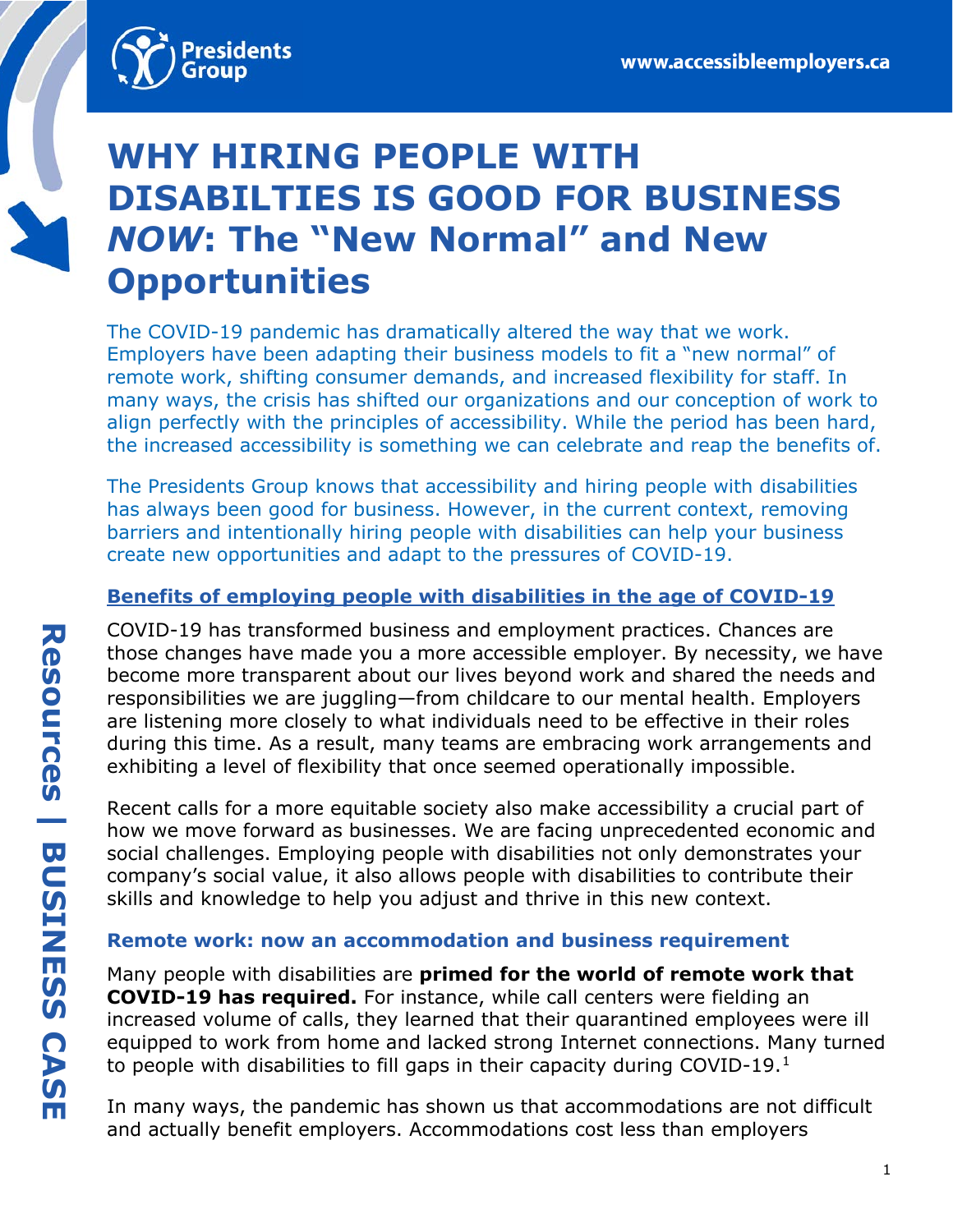<span id="page-1-6"></span>

<span id="page-1-0"></span>antici[pa](#page-3-1)te: **58% cost nothing at all** and 37% require a one-time expense of \$500.<sup>2</sup> And they typically also have a return; a recent study showed **an economic benefit [o](#page-3-2)f 2 to 7x the cost of accommodations** for employees with various mental health disabilities.<sup>3</sup>

<span id="page-1-1"></span>**Remote work**, one of the most common accommodation requests, has now become a business requirement.[4](#page-3-3) Noting the strategic advantages of lower overhead, increased productivity, and flexibility, some companies have permanently closed their offices.[5](#page-3-4)

### <span id="page-1-2"></span>**Leaders in adaptive workplace practices**

People with disabilities have always had to be flexible and resourceful. Throughout their lives, they have **made their own adjustments to overcome barriers**. Their adaptability makes them more able to see opportunities or creative solutions that can make your business more resilient to the pressures of COVID-19.

**Studies have shown that people with disabilities boost innovation in a workplace, providing a competitive advantage**.[6](#page-3-5) That advantage becomes even more important when we are faced with a situation that requires our businesses to be agile in shifting how we work and serve our customers.

## **Filling gaps in your workforce**

**As our businesses adjust, many of us have the need for support on a temporary, flexible, or casual basis to maintain or adjust operations.** Such opportunities can be of interest to people with disabilities who may prefer a more flexible or periodic work arrangement to help them return to work or learn to work with an episodic condition.<sup>[7](#page-3-6)</sup>

#### **Why employing people with disabilities is always good for business**

Being an accessible employer can improve business outcomes, make your team more effective, and help you tap into a significant, underserved market.

Employing people with disabilities **improves business outcomes.**[8](#page-3-7)

Research shows that diverse and inclusive workplaces are:

- •**2x** more likely to meet or exceed financial targets
- •**6x** more likely to be innovative
- •**6x** more likely to effectively anticipate change

<span id="page-1-5"></span><span id="page-1-4"></span><span id="page-1-3"></span>People with disabilities also make **great employees.**[9](#page-3-8)

Research shows among employees with disabilities:

- •Staff retention was **72%** higher
- •**86%** had average or better attendance
- •**90%** performed equal or better than their coworkers without disabilities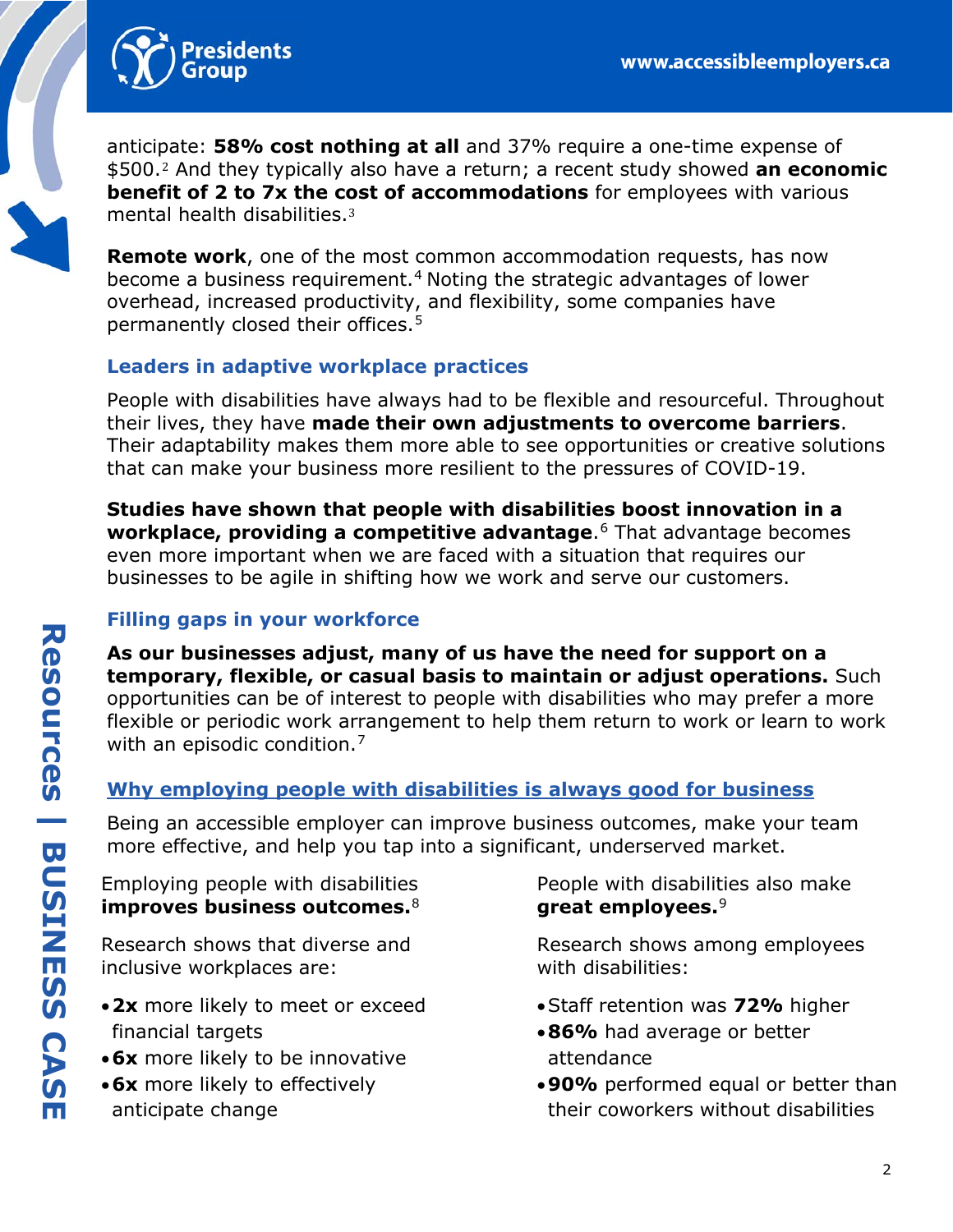

<span id="page-2-1"></span><span id="page-2-0"></span>In Canada alone, people with disabilities represent a large market with **spending power of over \$55 billion** that is consistently underserved.<sup>[10](#page-3-9)</sup> By 2030, real consumer spending by Canadians with physical disabilities alone is projected to advance at nearly three times the pace of overall consumer spending.<sup>[11](#page-3-10)</sup> Having people on **staff with lived experience of disability can improve how your company designs customer experiences** that meet the needs of this significant demographic.

Highlighting that you are an inclusive employer can also help your brand appeal to ethical shoppers and people whose lives are touched by disabilities. In fact, market research shows that **92% of consumers prefer to support companies that hire people with disabilities**.[12](#page-3-11)

<span id="page-2-3"></span><span id="page-2-2"></span>Above all, creating a more inclusive world benefits all of us. Even if you don't have a disability now, it's likely that you will at some point in your life. **83% of all disabilities are acquired and the average age of acquiring them is 53.**[13](#page-3-12) Many of us eventually have a personal stake in improving accessibility—**47% of Canadians**  have a relationship with someone who has a physical disability or challenge.<sup>[14](#page-3-13)</sup>

## <span id="page-2-4"></span>**Opportunities**

<span id="page-2-5"></span>**67% of job seekers consider diversity and inclusion when evaluating a job opportunity**, so being an accessible employer can help your business attract top talent.[15](#page-3-14) A focus on employment equity also opens doors to new opportunities that your organization may not have previously been eligible for, such **as federal and provincial procurement contracts.** Federal contractors are required to report on employment equity statistics and in B.C., bids are evaluated in part based on their potential for social impact.[16](#page-3-15)

<span id="page-2-8"></span><span id="page-2-7"></span><span id="page-2-6"></span>The opportunity is a natural progression from what you are already doing—**you already have people with disabilities on staff**, even if you aren't aware of it. Over 70% of disabilities are invisible<sup>[17](#page-3-16)</sup> and 90% are hidden at work.<sup>[18](#page-3-17)</sup> Becoming a more inclusive organization allows all employees to ask for what they need to be their most effective and improves overall job satisfaction.

# **Conclusion**

Improving accessibility and employing people with disabilities is good for business, now more than ever. Join our [Community of Accessible Employers](https://accessibleemployers.ca/join/) to access more emerging research, tools, and training to help you optimize your business to capture these benefits.